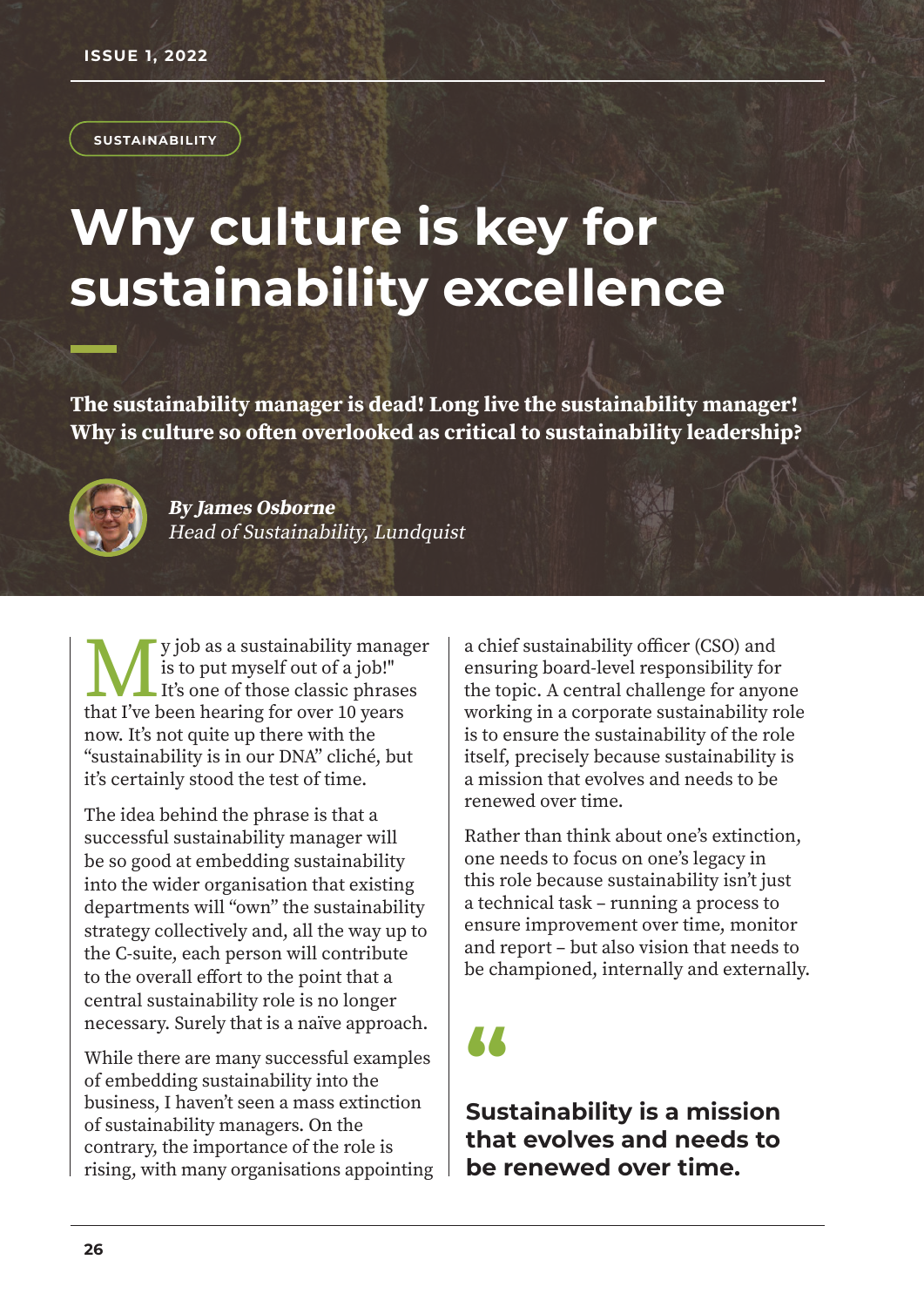

#### **The culture underpinning leadership**

This is a perspective that is borne out in the GlobeScan/SustainAbility sustainability leadership survey that gets input each year from hundreds of experts. When asked constitutes leadership in sustainability, respondents cite "sustainability values/purpose", "communication/advocacy" and "leadership/setting standards" among the most important attributes. Leadership therefore is not just a question of delivering an integrated strategy, implementing an ambitious set of targets and driving organisational transformation (not a small task to be sure). It's also about ensuring an internal culture that can sustain and engage with that agenda, today and into the future.

Changing a business, after all, is a question of changing behaviours. And behaviours are grounded in culture.

In Italy, the CSR Manager Network last year rebranded as Sustainability Makers, a welcome shift that signals a growing awareness of the leadership challenge. It's especially positive at a time when membership of the association is growing rapidly. Not only is the outdated acronym of CSR dropped in favour of the globally recognised term of sustainability but above all the focus has been put on the role of sustainability professionals as "makers" or enablers.

The association's chair, Marisa Parmigiani from insurance group Unipol, recently talked to Vanity Fair about the change of name and change of spirit. When asked if companies are really intent on becoming more sustainable or just talking more about their efforts, she answered: "I think change is under way. Still, it's no doubt true that companies are communicating more than before about what they're doing in sustainability because there's a sense that it's more interesting.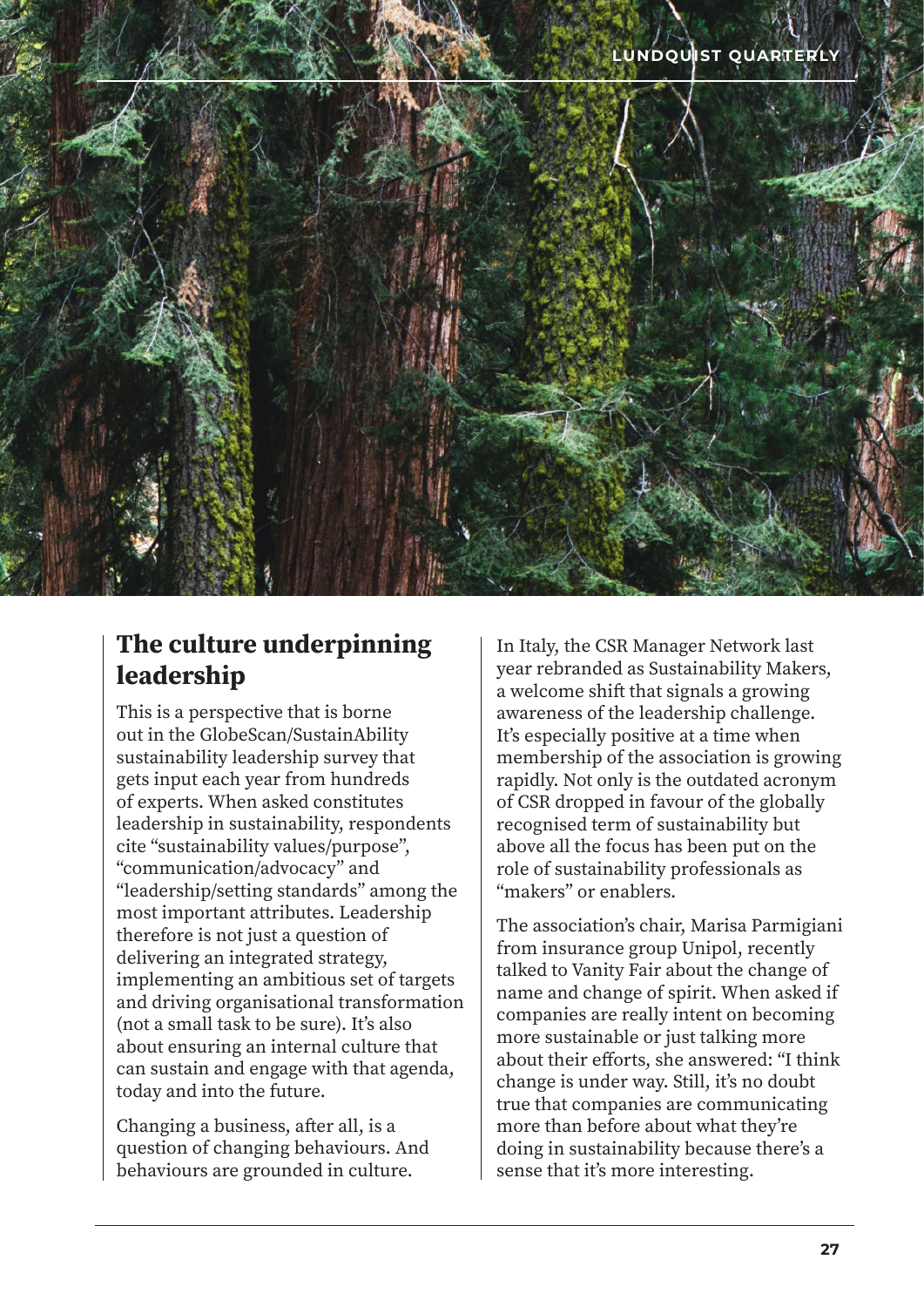Let me give you a practical example: in the past, the press office would tell their sustainability manager that no one was interested in their activities; now they are banging at the door and asking us what we have to talk about because our topics are so cool."

#### **Calling all ambassadors**

It's perhaps indicative of this shift in attitudes that a glossy magazine like Vanity Fair chose to spotlight someone like Parmigiani, and this also connects to the rising role that women play in leadership roles in business generally.

The Sustainability Makers chair clearly has a sense that there is a certain culture uniting all of us who work on sustainability issues, 62% of whom are women according to a recent study.

"I'm a big supporter of the idea that sustainability is above all feminine from a professional point of view. It has two traits in particular that are considered as approaches of feminine behaviour: the ability to listen and mediate.

Sustainability, moreover, means above all taking care, an inclination not to erode but to conserve resources."

But what's the risk here? I wonder if sustainability professionals – despite the female majority - have the necessary aptitude for communications and engagement to make them true ambassadors for sustainability within their organisations. It's a problem that starts early in the career path. I've been involved in a number of courses preparing students or young professionals for a career in sustainability but very often I'm the only person in the entire course to talk about communications. And corporate culture appears even less

often in these programmes, which tend to reinforce the traditional silo of the sustainability function focused only on performance metrics and reporting.

### **Building bridges internally**

Very often, there is a breakdown because communications people don't understand sustainability and sustainability people who don't get communications.

This lack of trust in each other is common and can lead to veiled hostility: the sustainability function is terrified of slipping into the greenwashing trap and bristles at what it sees as superficial or misleading claims to being sustainable or green; the communications function despairs at colleagues in sustainability who appear only once a year, with a hefty tome of a sustainability report "that needs to be communicated" (as if the communications effort starts only once the report has been finalized).

There is an evident need for responsible communications, and that needs to be embedded into both sustainability and communications practices.

Very often purpose is the glue that connects sustainability to culture and behaviours and communications.

Not purpose in the sense of an emotionally loaded mission statement, a kind of corporate slogan, but a sense of purpose that guides the whole business and all employees towards common aspirations beyond the bottom line.

In the words of Jeroen van der Veer, former CEO of Royal Dutch Shell and ex-chairman of Philips: "the successful companies of the future will be those that integrate business and employees' personal values.